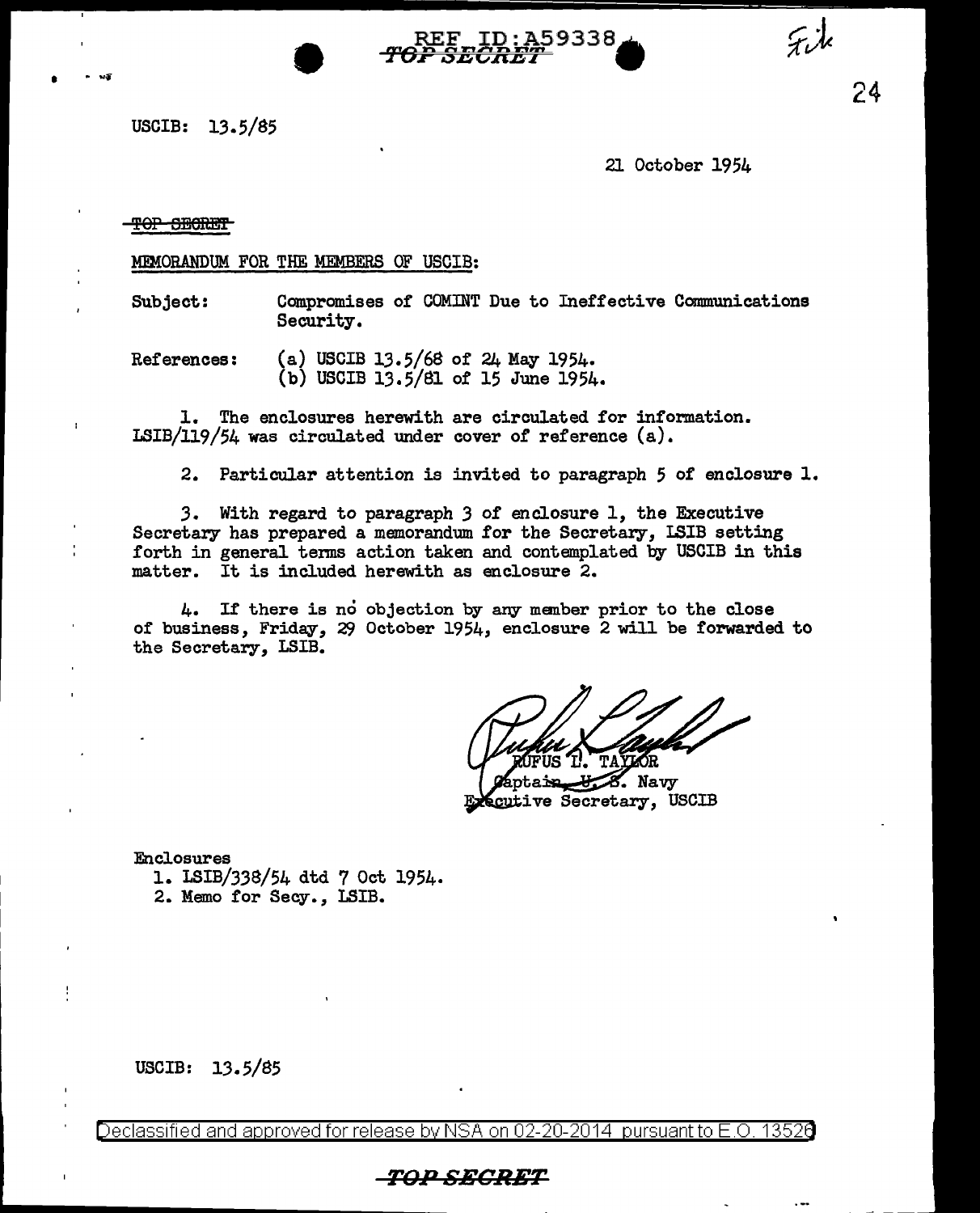REF<sup>ST</sup>ERT 9338<br>GOVERNMENT COMMUNICATIONS HEADQUARTERS,

OAKLEY, CHELTENHAM, GLOS.

LSIB/338/54

**SECRET** 

7th October, 1954.

Executive Secretary,<br>U.S.C.I.B.

**•** 

### COMPROMISE OF SIGINT CODEWORDS AND/OR MATERIAL.

Reference my LSIB/119/54<sup>+</sup> of 6th May 1954, L.S.I.B. has again considered the compromise of Sigint information arising from the misuse of Sigint telecommunications.

2. In accordance with the provisions of the UKUSA agreement the Directors of N.S.A. and G.C.H.Q. have exchanged reports on the compromises committed by their respective nationals.

3. L.S.I.B. is deeply concerned at the continued breaches of security by both parties, and would be grateful to know of any action your Board may have in mind to reduce this danger to our common effort. L.S.I.B. will inform you of any further action it intends to take to the same end.

4. L.S.I.B. suggests that an exchange of views on this question would be valuable so that each party may be aware of any special precautions which have been instituted by the other to improve security.

5. At the same time, L.S.I.B. would like to suggest that the reports exchanged between the two Agencies should contain details of the cause of the compromise, whether mechanical or human. It would then be possible to effect a more detailed analysis of' the reasons for this threat to our common interests and subsequently to introduce more effective remedial measures.

PL 86-36/50 USC 3605

/s/ oecretary. London Signal Intelligence Board.

"Memorandum forwarded to Executive Secretary U.S.C.I.B. as approved by the Senior Board at LSIB(54)7th Meeting.

Enclosure 1 with USCIB 13.5/S5 dtd 21 Oct 1954.

# *SECRET*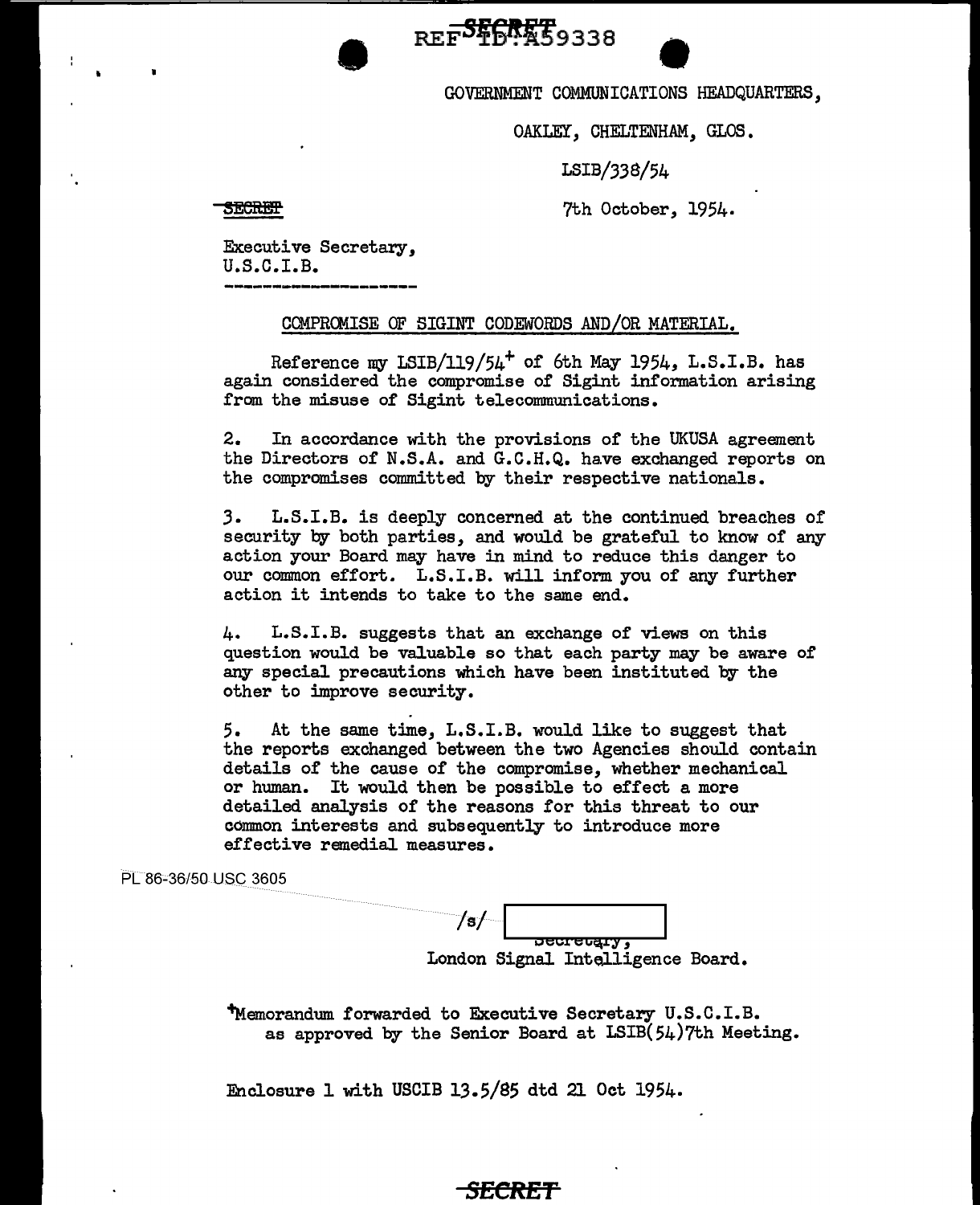**EF ID:A59338<br>TOP SECRET**<br>CIB #0003 GIB #000273

TOP SECRET

#### MEMORANDUM FOR THE SECRETARY, LSIB:

•

Subject: Compromises of COMINT Codewords and/or Materials.

REF ID:A59338

Reference: LSIB/338/54 of 7 October 1954.

1. USCIB has for some time been deeply concemed by the matter you mention in the reference and regards this source of leakage a most dangerous security weakness capable of rendering all other security efforts impotent.

2. Accordingly, in August of 1953 USCIB directed corrective action which, as an initial step, resulted in USCIB Directive Number 9, at the same time USCIB commented as follows:

> "Experience has demonstrated that even if cryptographic systems and procedures are sound, good communications security can be achieved only through elimination of poor practices and personnel failures."

3. Subsequently the Director, NSA was asked by USCIB to submit a status report on action taken to improve communications security in the COMINT elements under his operational and technical control together with any recommendations he might deem appropriate.

4. In responding to this request the Director, NSA reviewed the various actions which have been taken to eliminate plain language transmission in on-line operations, the status of crypto systems employed for COMINT transmission, communications security surveillance and compromise reporting procedures, and then listed certain additional action as set forth in enclosure 1 hereto.

5. In his general comment the Director, NSA included the following remarks:

"Of the total compromises to date of COMINT information due to communications insecurities, a small number have been traceable to faulty equipment. A somewhat larger number have resulted from cryptographic violations, - either failure of the cryptographers to comply with the operating instructions for the cryptosystem concerned, or failure to perform properly and completely the check-decryption process. Errors in this category are ordinarily due to partial ignorance of the rules or insufficient training and experience in

Enclosure 2 with USCIB 13.5/85 dtd 21 Oct 1954.

## *TOPSBCRBT*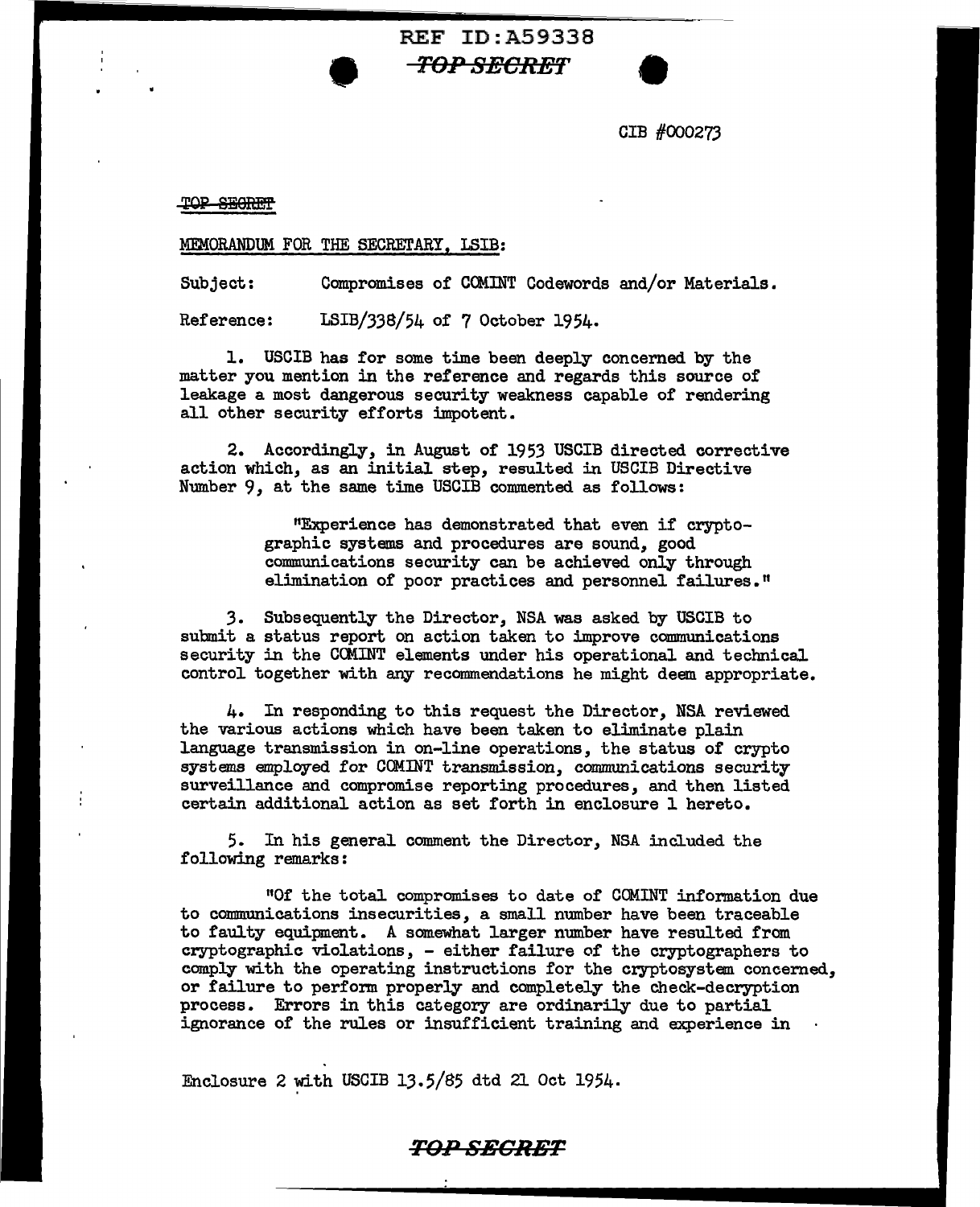

TOP SECRET

Subject: Compromises of COMINT Codewords and/or Materials.

• MFs~Tetfif <sup>338</sup>**9** 

their application, and less frequently to inattention or careless-<br>ness. Additional training and experience, therefore, can be Additional training and experience, therefore, can be expected to result in a degree of technical competence that could virtually eliminate this type of error.

"Technical competence in the operation of crypto-aids, however, is not enough. It is an alarming fact that more than half of all compromises of COMINT information continue to involve transmission in the clear on interceptible wire or radio circuits; and it is an additional cause for concern to note the high percentages of these clear text transmissions that are due directly to inattention or carelessness on the part of the operators. It will be noted that, in the corrective action outlined in the inclosed report, attention has in the past been focused on equipments and procedures, and the main effort has been expended in improving both. It is the Director's opinion that, in improving the tools, and issuing the instructions, too little attention perhaps has been given to the fallible human beings who must use the tools and follow the instructions. For this reason, preventive and corrective action in the future should place increased and continued emphasis on specific guides and criteria for the training and indoctrination or personnel, and on the basic responsibility of command to develop in subordinates a deep sense of personal responsibility for the maintenance of communications security."

6. USCIB approved the above mentioned report of the Director, NSA and directed that all member departments and agencies cooperate in carrying out the program outlined therein (see enclosures herewith).

7. USCIB is hopeful that this campaign will result in the desired improvement.

8. With regard to paragraph 5 of the reference it is suggested that the Directors, GCHQ and NSA collaborate as necessary to exchange the information desired.

> RUFUS L. TAYLOR Captain, U. S. Navy Executive Secretary, USCIB

Enclosures

 $\overline{1}$ 

- 1. Part III of NSA Serial
	- 000407, 3 Sep 1954.
- 2. Encl. with USCIB 13.5/42.

- 2 -

## **T0 ...** *0* **SECRET**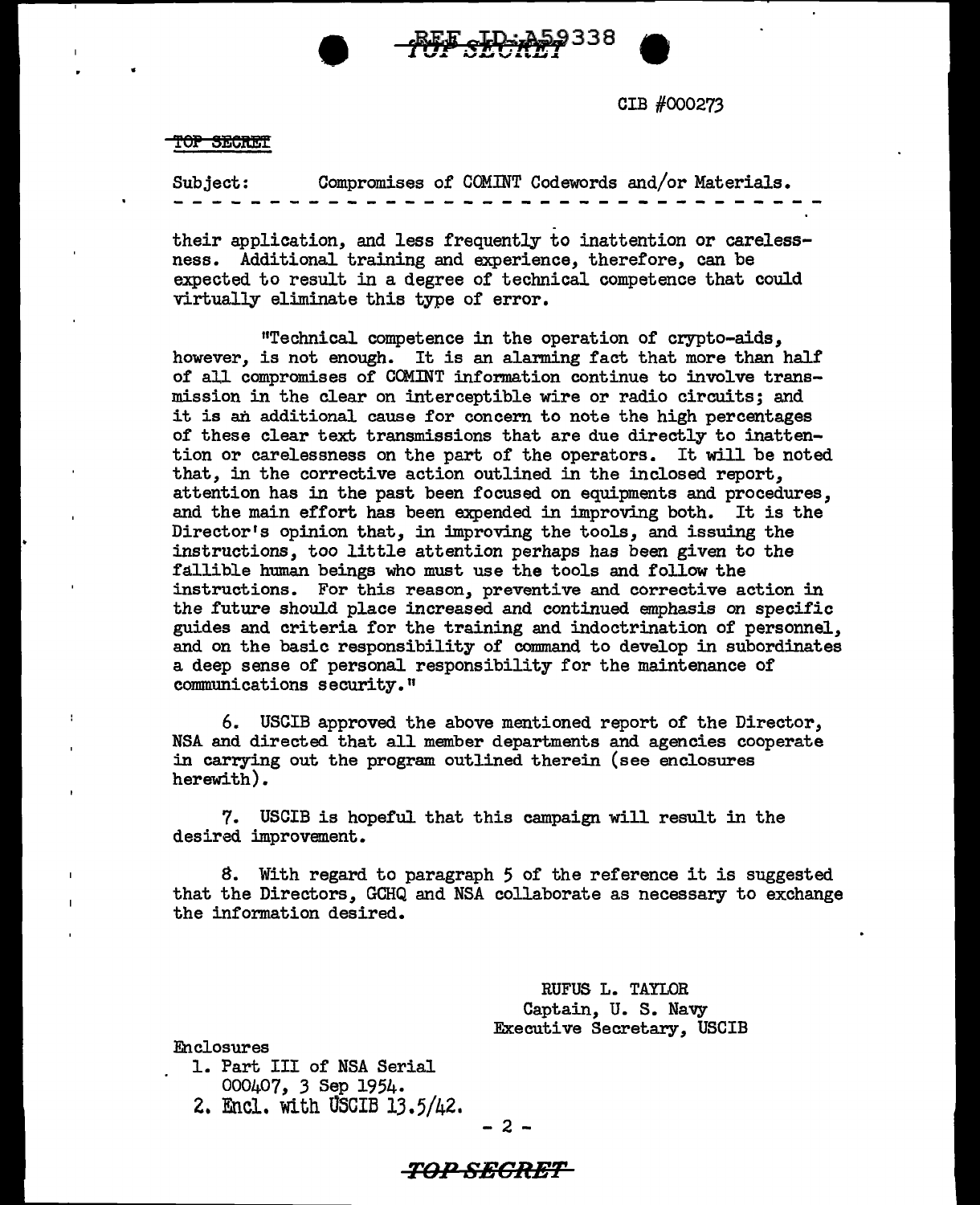• •

**TOP SECRET** 

## PART III

### Additional Action Contemplated

1. Issue to the Service Cryptologic Agencies for further issue to the elements under the operational or technical control of the Director, NSA, of detailed check-off lists covering general, cryptographic and transmission security and the physical security of cryptographic material, with separate detailed check items for each cryptosystem authorized for use by the field stations. It is intended that these check-off lists be used on receipt by the Commanding Officer or Officer in Charge of each COMINT activity in the conduct of an immediate inspection of his activity, and that the completed check-off list be returned to NSA and a copy furnished the Headquarters of the Service Cryptologic Agency concerned. A statement of any corrective action indicated and contemplated as a result of this inspection should accompany the completed check-off list. These inspections should be repeated at least every six months. It is intended also that these inspections by local command authorities are to be conducted in addition to, and not in lieu of, any scheduled or periodic inspections now conducted by higher authorities within the Service concerned.

2. An additional plan, utilizing the same check-off list as above, is also under consideration. The extent to which this plan would be developed would be dependent on the availability in NSA of qualified personnel who could be spared for the purpose. Under this plan, the Service Field Activities would be notified of the availability of Training Visit Teams provided by NSA. An officer fully qualified in all phases of COMSEC as applied to COMINT would, on request, conduct an informal instructional visit to the field station. In order to preserve the unofficial nature of the visit, it would be emphasized that its purpose primarily was instruction, not inspection. The checkoff list would be covered in detail, the reasons behind the various rules would be discussed and explained, and specific recommendations for improvement of COMSEC at the station would be made to the Commanding Officer or Officer in Charge. The check-off list, after explanation and discussion, would be left at the station for future guidance and reference. Requests for training visits would be addressed to the Director, NSA, via the Head of the Service Cryptologic Agency concerned.

*3.* Specific COMSEC training criteria for the guidance of Commanding Officers and Officers in Charge of COM.INT activities will be established and forwarded to the Service Cryptologic Agencies for implementation in all activities under their administrative control.

**TOPSECRHT** 

Enclosure 1 with CIB #000273.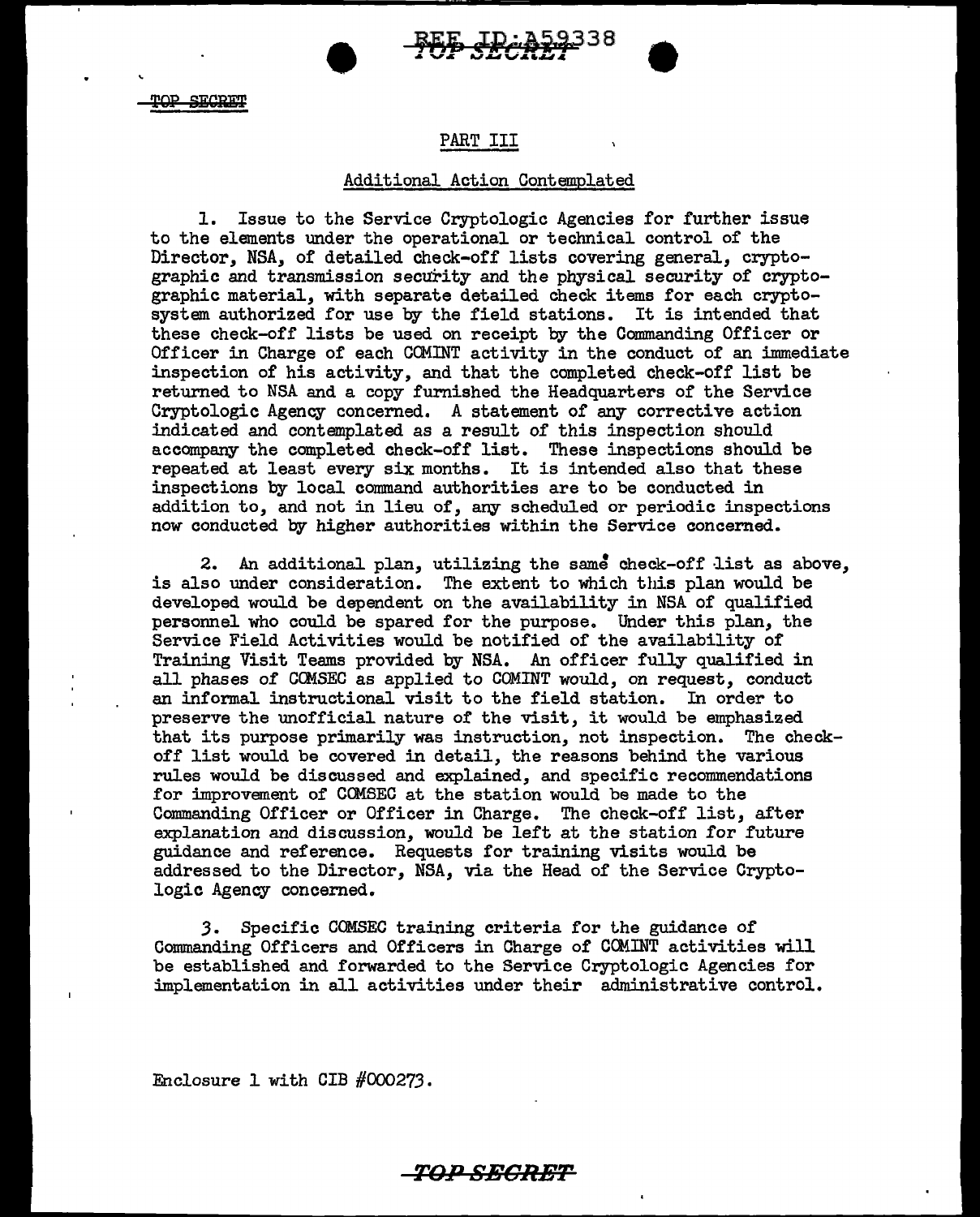

### TOP SEGRET

4. The approved minimwn standards as outlined in USCIB 13.5/42 dated 8 March 1954 will be summarized in an NSA Circular for the information and guidance of COMINT field activities. In addition to the listing of the standards themselves, specific recommendations and suggestions will be included to facilitate conformance with these standards.

## **'/'OP SEORET**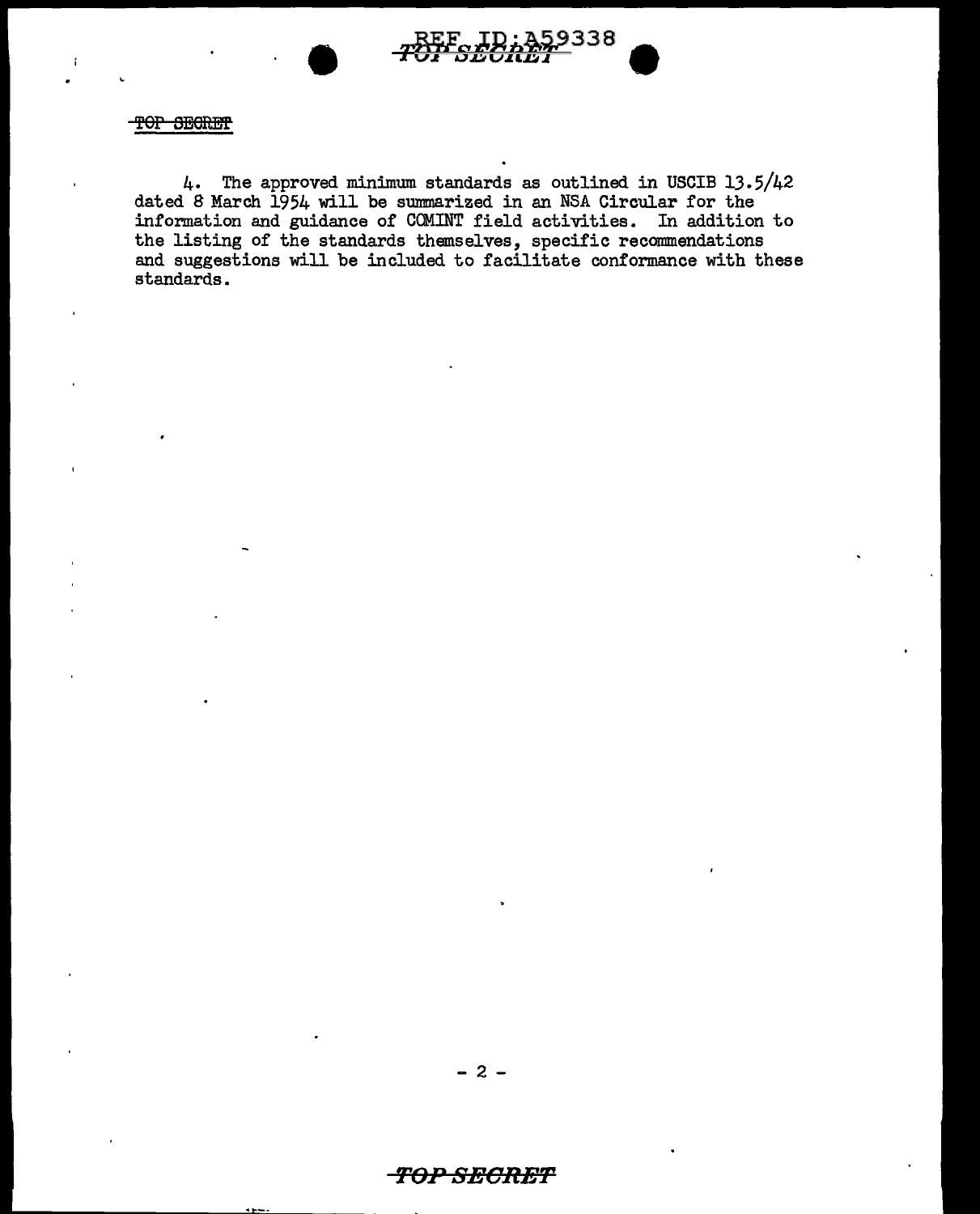R**ECRET**A59338

ليتنبهمه

 $\mathbf{r}$ 

## SECURITY REQUIREMENTS FOR TRANSMISSION OF COMINT BY ELECTRICAL MEANS

l. Because of the great number of different operational situations, it is not possible to establish a firm set of detailed rules for handling CCMINT information by electrical means which will be applicable in all circumstances or which will always guarantee security. It is possible, However, to state certain precepts and objectives which must be diligently pursued in order to maintain security and upon which detailed rules, promulgated as circumstances require, must be based. The following paragraphs summarize the principles and describe briefly the method of achieving the objectives.

2. Cryptographic and communications plans must be considered in the early stages of' planning for any new activity in the COMINT field in order to insure adequate cryptographic and transmission security. Experience shows that when plans for the establishment of a new unit have been finalized without any consideration having been given to communication requirements and their security aspects, resultant insecurities are often irreparable. Departments and agencies are therefore urged to submit communication portions of plans for new COMINT activities to Director, NSA, for approval of the communication security aspects thereof before placing them in effect. During the preparation of these plans, the Director, NSA, will provide such assistance as may be requested.

3. It is desirable to avoid to the maximum practicable extent all external message characteristics which facilitate traffic analysis identification of traffic as a CCMINT end product inasmuch as the transmission characteristics of traffic so identified is indicative of the effort expended or the success achieved by COM.INT producers. Where possible, all evidences of direct communications between and direct cryptographic association of dissemination-consumer activities and collection-forwarding activities should be avoided. Where direct electrical communications are essential, appropriate steps should be taken to disguise the linkage. Cryptosystems identified exclusively with the collection-forwarding activities should not be held by disseminationconsumer activities. The Director, NSA, should be consulted in the selection of specific cryptosystems and the formulation of special cover procedures to be employed for direct electrical communications between collection-forwarding activities and dissemination-consumer activities.

4. COMINT communication operating methods and procedures will conform with those normally employed by the department or agency concerned.

**SECRET'** 

Enclosure 2 with CIB #000273.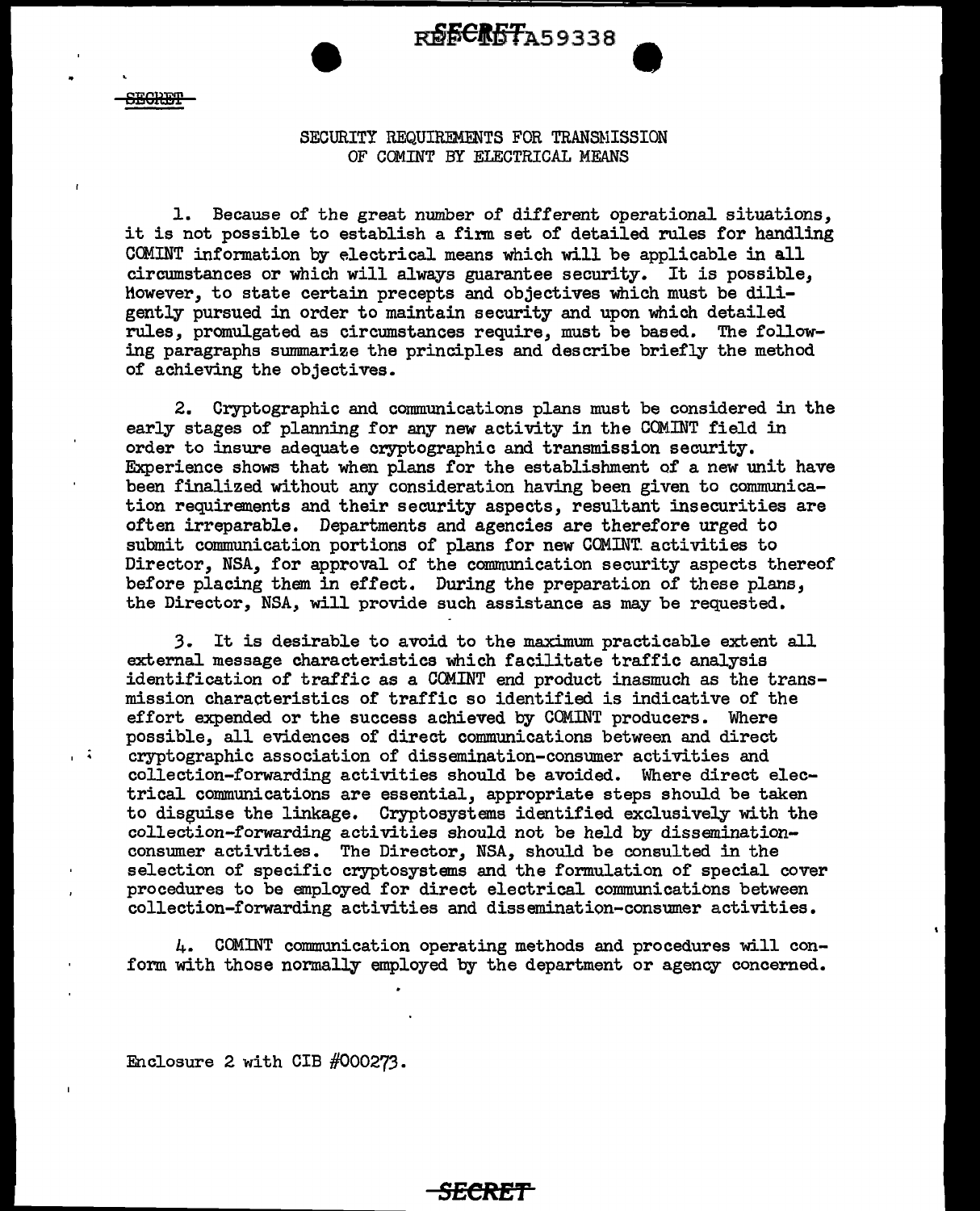*<u>ROGCADFA59338</u>* 

#### **SEGRET**

 $\mathbf{r}$ 

Where military facilities are employed for transmission, approved military procedures will be employed. Wherever exceptions or modifications to operating procedures are required because of the nature of COMINT connnunications, they will be authorized by Director, NSA, or by appeal to USCIB if necessary.

*5 •* . CCMINT activities of an especially covert nature (e.g., those whose existence is considered sensitive because of geographical location or for political reasons) must not be issued cryptographic systems which are identified with other COMINT activities of a less covert nature, unless adequate provision is made for disguising traffic in such systems while in transmission. A special purpose system not identifiable by traffic analysis as an exclusively COM.INT cryptosystem should be used and the external routing of messages should avoid overt association with other COMINT activities. Special systems and procedures will be provided by the Director, NSA, as necessary to meet requirements expressed by other agencies and departments.

6. Access to COMINT information in encrypted form can be effectively controlled only if COMINT information is transmitted in cryptosystems specifically authorized for such use. This authorization will be provided by the Director, NSA, upon request from agencies and departments.

7. Keying material used for COMINT information will be issued only to those persons and activities authorized access to COMINT. Keying material used for COMINT will not be used for non-COMINT information except in unusual conditions. It should be noted that logistical and administrative messages pertaining directly to the support of a COMINT activity may be considered CCMINT information.

8. Only those operating instructions, keying materials, and other crypto-aids prepared or approved by the Director, NSA, are authorized for use in encrypting COMINT information.

9. Programs and facilities for training personnel in cryptographic operations, maintenance, and other COMSEC specialties, adequate to insure maximum possible proficiency must be maintained and kept under continuing review by agencies and departments. Procedures must be established to insure that only those individuals with proper training are permitted to operate cryptosystems or maintain cryptosecurity equipment. Technical guidance and support for COMSEC training will be provided by the Director, NSA.

10. Training editions of cryptosystems of a type used exclusively for COMINT operations will be made available only to authorized training activities; training in such systems must be restricted to personnel to be assigned to COMINT activities.

 $- 2 -$ 

## *SECRET*